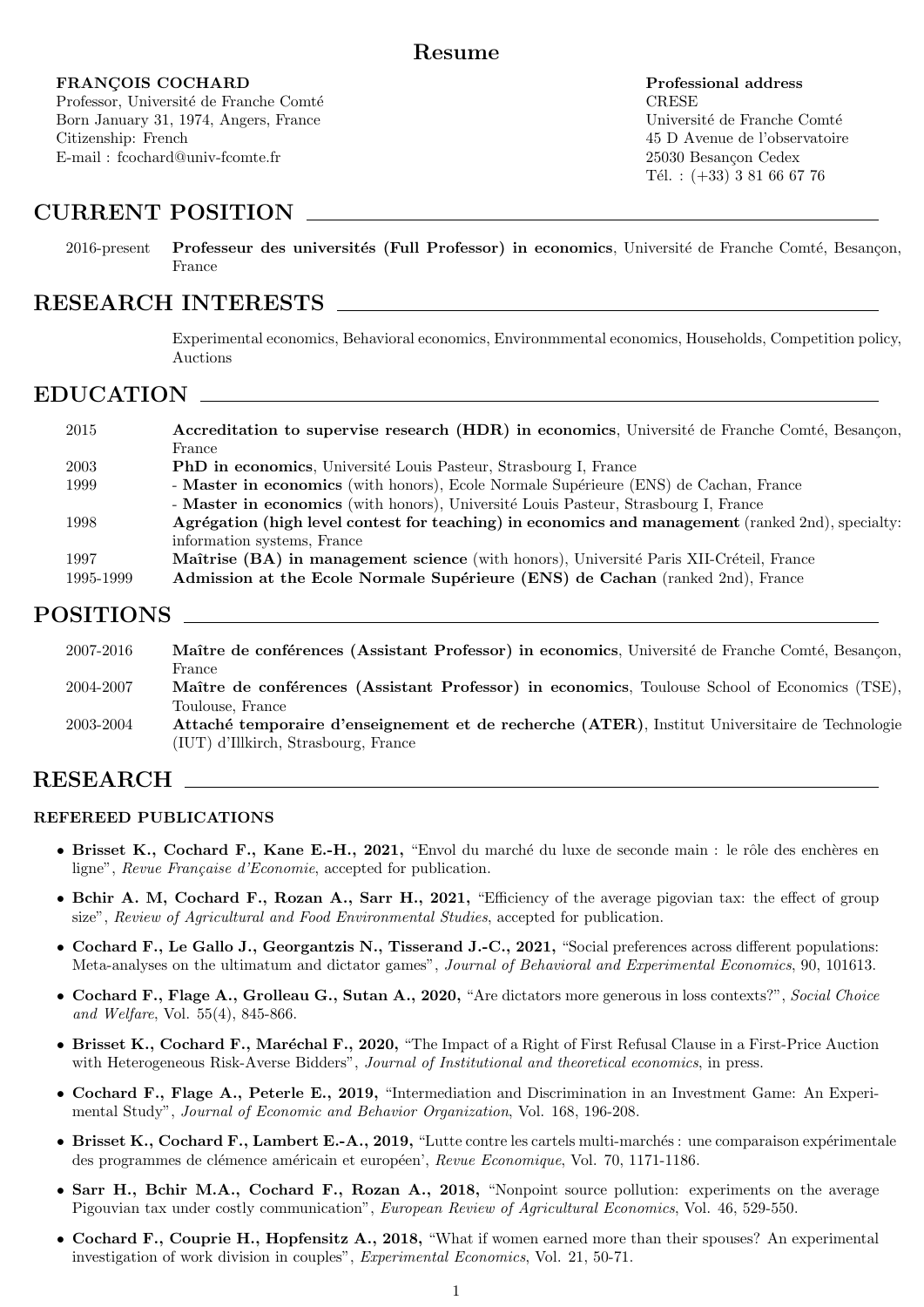- Loheac Y., ..., Sutan A., 2017, "Mise en place d'une expérience avec le grand public : entre recherche, vulgarisation et pédagogie", Revue Economique, Vol. 5, 941-953.
- Cochard F., Couprie H., Hopfensitz A., 2016, "Do spouses cooperate? An experimental investigation", Review of Economics of the Household, Vol. 14, 1-26.
- Beblo M., Beninger D., Cochard F., Couprie H., Hopfensitz A., 2015, "Efficiency-Equality Trade-off within French and German Couples. A comparative experimental study on equality versus efficiency", Annals of Economics and Statistics, Special Issue on the Economics of Gender, Vol. 117-118, 233-252.
- Brisset K., Cochard F., Le Gallo J., 2015, "Secret versus Public Reserve Price in an "Outcry" English Reverse Auction: Experimental results", International Journal of Production Economics, Vol. 169, 285-298.
- Brisset K., Cochard F., Maréchal F., 2015, "L'impact économique du droit de préemption dans une procédure de vente", Revue Française d'Economie, Vol. XXX, 217-255.
- Brisset K., Cochard F., Maréchal F., 2015, "Is the newcomer more aggressive when the incumbent is granted a Right-Of-First-Refusal in a procurement auction? Experimental Evidence", Theory and Decision, Vol. 78, Issue 4, p. 639-665.
- Cochard F., Le Gallo J., Franckx L., 2014, "Regulation of Nonpoint Source Pollution in the Laboratory: Random Inspections, Ambient Inspections and Commitment problems", Bulletin of Economic Research, Vol. 67, Issue S1, S40- S73.
- Cochard F., Rozan A., 2010, "Taxe ambiante : un outil adapté à la lutte contre les coulées de boue ? Une ´etude exp´erimentale", Review of Agricultural, Food and Environmental Studies (ex Revue d'Etude en Agriculture et ´ Environnement), Vol. 91, p. 296-326.
- Cochard F., Spaeter S., Verchère A., Willinger M., 2009, "Pollution diffuse aux nitrates et incitations économiques", Revue Française d'Economie, Vol. XXIV (n°1, juillet), p. 71-119.
- Cochard F., Willinger M., 2005, "Fair Offers in a Repeated Principal-Agent Relationship with Hidden Actions", Economica, Vol. 72, p. 225-240.
- Cochard F., Willinger M., Xepapadeas A., 2005, "Efficiency of Nonpoint Source Pollution Instruments: An Experimental Study", Environmental and Resource Economics, Vol. 30, p. 393-422.
- Cochard F., Nguyen V. P., Willinger M., 2004, "Trusting Behavior in a Repeated Investment Game", Journal of Economic Behavior and Organization, Vol. 55, p. 31-44.

#### REFEREED CHAPTERS IN BOOKS

• Spaeter S., Cochard F. et Rozan A., 2012, "New Economic Instrument for Integrated Management of Muddy Flow Risks", chapitre 4 dans "Flood Risk and Flood Management", Hydrological Science and Engineering (Series Editor - Dr. T. S. W. Wong), Nova Publishers.

### WORKING PAPERS

- Brisset K., Cochard F., Lambert E.-A., 2020, "The effect of Amnesty Plus leniency program on cartel formation: An experimental investigation", mimeo.
- Bchir A. M, Cochard F., Rozan A., Sarr H., 2019, "Efficiency of the capped ambient tax: laboratory and field experiment", mimeo.
- Hollandts X., Cochard F., Valiorgue B., Sutan A., 2018, "Opting-in and contribution to public goods: the case of cooperative members", mimeo.

#### SEMINAR AND CONFERENCE PRESENTATIONS

### Conferences:

Annual Meeting of the French Economic Association (ASFEE), Toulouse, France, June 2019 Workshop Public Policy, Behaviors and Agricultural Policy, Besancon, France, April 2019 Association Française d'Economie du Droit (AFED), Nancy, France, October 2018 European Association of Law and Economics (EALE), Milan, Italy, September 2018 Economic Science Association (ESA), Berlin, Germany, June 2018 Plenary conference, DGEP Doctoral School, Univ. de Bourgogne Franche-Comté, Dijon, France, December 2017 Annual Meeting of the French Economic Association (ASFEE), Paris, France, June 2015 Annual Meeting of the French Economic Association (ASFEE), Lyon, France, June 2013 Annual Meeting of the French Economic Association (ASFEE), Montpellier, France, June 2012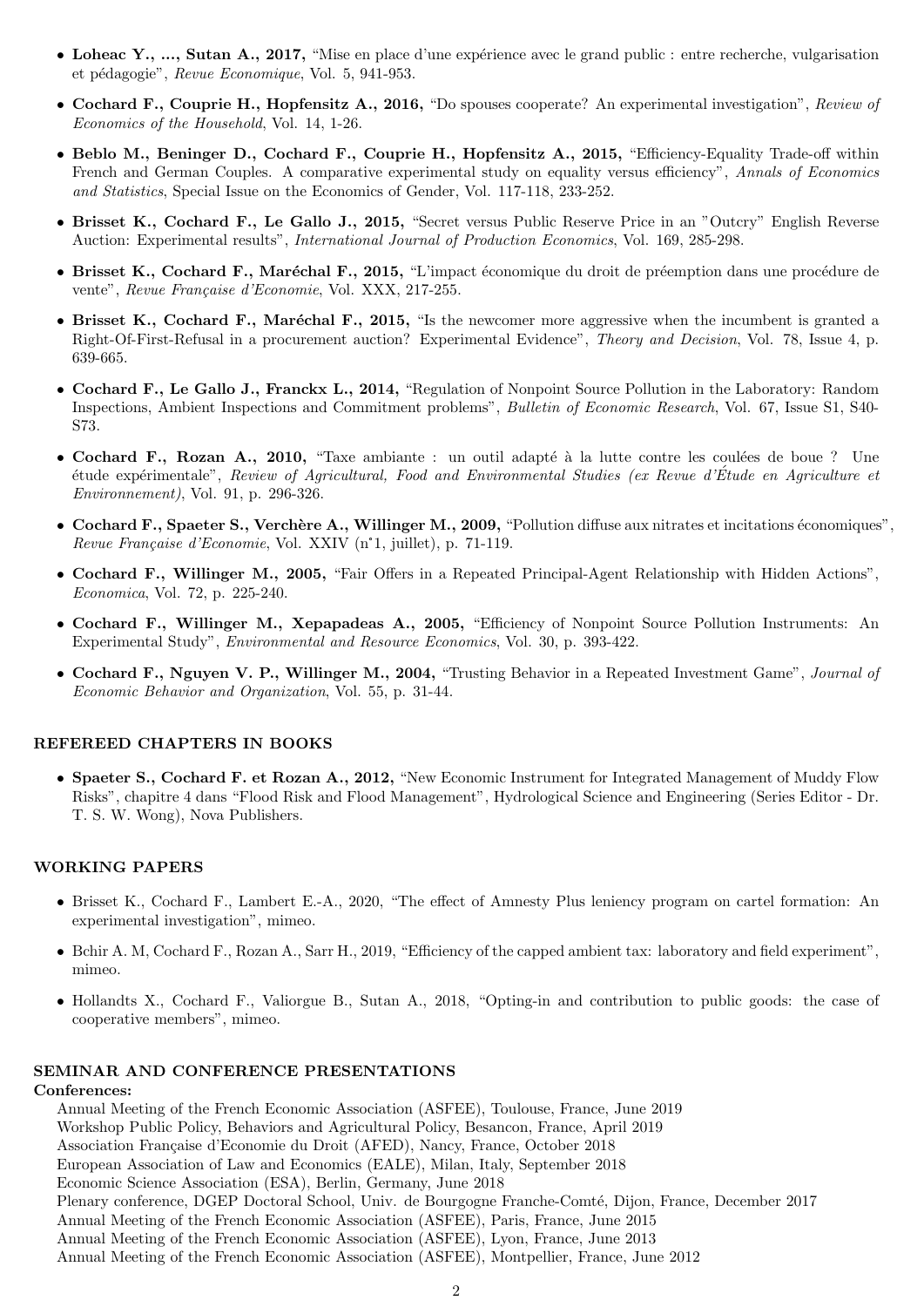International Meeting on Experimental and Behavioral Economics (IMEBE), Castellon, Spain, March 2012 Annual Meeting of the French Economic Association (ASFEE), Grenoble, France, September 2010 Economic Science Association (ESA), Washington DC, USA, June 2009 Economic Science Association (ESA), Lyon, France, September 2008 AFSE-Journées d'Economie Expérimentale, Université de Lyon II, France, May 2007 AFSE, Université de Paris I, France, September 2004 EAERE, Universit´e de Budapest, Hungary, June 2004 Journée du BETA, Université Louis Pasteur, Strasbourg, France, March 2004 Journées de Microéconomie Appliquée (JMA), Montpellier, France, June 2003 Economic Science Association (ESA), Strasbourg, France, September 2002 Second World Congress of Environmental Economics and Management, Monterey, California, USA, June 2002 Journées d'Economie Expérimentale (JEE), Paris, France, May 2002 Seminar, CRESE, Université de Franche-Comté, Besançon, France, December 2019 Seminar, LESSAC, Burgundy School of Business, Dijon, January 2018

### Seminars:

Seminar, ENGEES, Université de Strasbourg, France, March 2017

Seminar, CESAER, AgroSup Dijon, France, March 2016

Workshop: Ties Meeting, Ecole d'Ecole d'Economie de Toulouse, France, June 2013

Workshop: Ties Meeting, Ecole d'Ecole d'Economie de Toulouse, France, June 2012

Seminar, Centre d'Economie de la Sorbonne, ENS Cachan, Paris, May 2011

Workshop: Ties Meeting, Ecole d'Ecole d'Economie de Toulouse, France, June 2010

Seminar, Université de Nancy, France, BETA, Février 2009

Seminar, Université de Franche Comté, Besançon, France, Novembre 2007

Worshop: The socio-economic aspects in the management of soil erosion, Université Louis Pasteur, Strasbourg, France,

### April 2006

Seminar, Université de Grenoble, France, April 2007

Seminar, Université de Franche Comté, Besançon, France, January 2005

Seminar, LERNA, Université Toulouse 1, France, December 2004

Seminar, Max Planck Institute, Jena, Germany, October 2003

Seminar, INRA, Nancy, France, January 2004

Seminar d'Economie Expérimentale, Université Louis Pasteur, Strasbourg, France, March 2002

Seminar Doctoral, Université Louis Pasteur, Strasbourg, France, December 2002.

Seminar BETA-Thème, Université Louis Pasteur, Strasbourg, France, March 2002.

Seminar d'Econométrie, Université Louis Pasteur, Strasbourg, France, February 2002.

### SUPERVISION OF STUDENTS RESEARCH PROJECTS

### PhD supervision:

- Co-supervision of the PhD of El Hadj Kane, "Marchés internationaux des biens de luxe de 'seconde main' et digitalisation de l'économie", started in 2017. Doctoral grant of the French Ministry of Research.

- Co-supervision of the PhD of Alexandre Flage, 'Essais sur l'analyse économique des discriminations dans le marché de l'emploi et du logement locatif", 2016-2019. Doctoral grant of the French Ministry of Research.

- Co-supervision of the PhD of Hamet Saar, intitulée : "Acceptabilité et efficacité de la taxe ambiante", 2009-2013. Doctoral grant of the French Ministry of Research.

#### M.S. Theses supervision:

- Nwajiuba Anulika, "Does generosity differ between the gain and loss context?", 2019-2020.
- Niva Evgeny, "Nudge Approach to managing people at work", 2019-2020.
- Lhote Camille, "Anxiété scolaire liée à l'évaluation", 2019-2020.
- Ortiz Reynaldo, "Thesis: Behavioral Responses to an Epidemic", 2019-2020.
- Sarr Assane, "Politique publique, territoire et bonheur", 2019-2020.
- Kenza Regragui, "The economic and strategic impact of environmental clauses in public markets", 2018-2019.

- Coriolan Bergera Ralph, "Comment les données socio-économiques peuvent servir à mieux appréhender la dynamique des activités dans le secteur industriel et commercial d'un territoire ?", 2018-2019.

- Leye Maty, "Comment inciter les agriculteurs à utiliser moins de pesticides ?", 2018-2019.
- Ndiaye Awa Sekh, "Etude de l'efficacité des programmes de clémences à l'aide de la méthode expérimentale", 2016-2017.
- Latte Lina, "Compatibilité entre Politique Industrielle et Politique de la Concurrence", 2016-2017.
- Hima Henry, "Régulation de la pollution diffuse à l'aide des apports de l'économie comportementale", 2016-2017.
- Flage Alexandre, "Le jeu du dictateur avec des pertes", 2015-2016.
- Tisserand Jean-Christian, "Le jeu de l'ultimatum, 30 années de recherches expérimentales", 2012-2013.
- Fabien Vincent, "Les politiques de lutte contre la pollution diffuse", 2011-2012.
- Nizigiyimana Yves, "Le Prix de réserve optimal dans les enchères de vente ", 2009-2010.

#### Professional master theses:

"Implantation d'un service achats au sein d'une PME", "Les outils numériques et la fonction achats", "Gestion d'un projet achat : procédure adaptée et formalisée", "Jura Filtration : Un service approvisionnement en développement", "Les achats offres et projets chez Thales Avionics", "Le strategic sourcing chez GE Power Services", "Pourquoi un voyageur choisitil d'utiliser les services librement organisés par autocar ou 'cars macrons' ?", "La fonction approvisionnement au sein d'une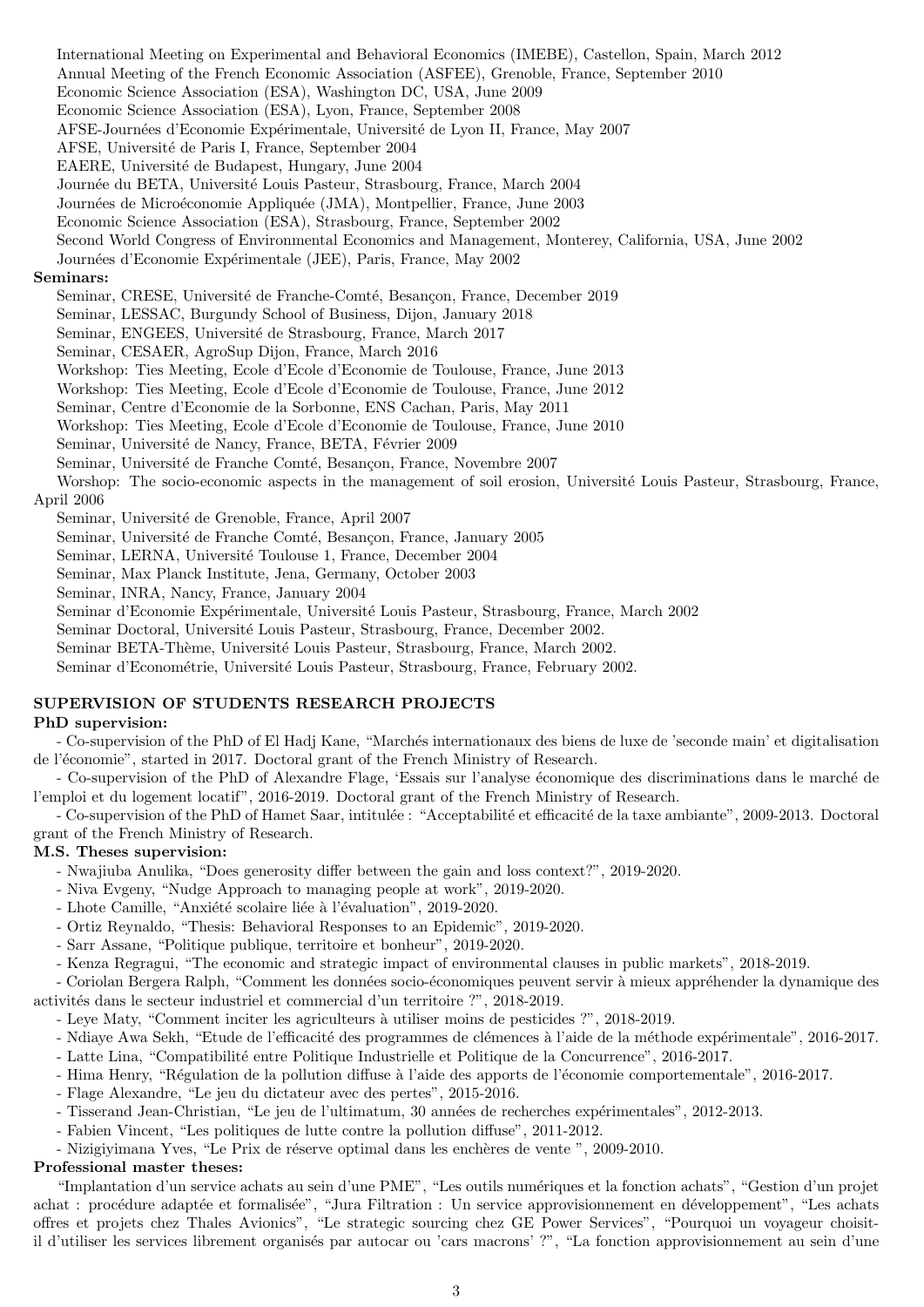entreprise privée", "Rationalisation du panel fournisseurs achats indirects chez Zodiac Seats France", "Mise en place du portail fournisseur Safran et mise à jour de la segmentation achats groupe", "La réduction des coûts chez Mantion", "Négociation des tarifs et optimisation des achats chez Statice", "Instrumentalisation de la supply chain en milieu industriel", "Développement de la bancassurance au Maroc".

### RESEARCH GRANTS AS PARTICIPANT OR PRINCIPAL INVESTIGATOR (PI)

- 2018-2019 : "Les comportements de discrimination sur le marché du logement", Chrysalide research contract, Université de Franche-Comté, PI François Cochard.

- 2017-2020 : "International Second Hand Luxury Market", Région Bourgogne Franche-Comté, PI Karine Brisset.

- 2015-2017 : "La lutte contre les Ententes Illicites par les Programmes de Clémence", Université de Lorraine-Région-Lorraine (PI E-A Lambert, BETA, Université de Lorraine), CRESE, Université de Franche-Comté (BQR, PI : porteur Karine Brisset).

- 2015-2017 : "DALTON : Discrimination dans l'Accès au Logement : un Testing de cOuverture Nationale", ANR (French National Agency of Research), PI Yannick L'Horty, Université de Paris-Est Marne-la-Vallée, ERUDITE, TEPP, (François Cochard was PI of an axis).

- 2010-2014 : "Social ties in economics: experiments and theory", ANR (French National Agency of Research), PI Astrid Hopfensitz, GREMAQ, Toulouse School of Economics.

- 2010-2013 : "Quelles incitations pour les producteurs de vin à l'adoption de pratiques respectueuses de l'environnement?", Ministry of Ecologie, de l'Energie, du Développement durable et de la Mer, PI Angela SUTAN, BSB Dijon.

- 2010-2011 : "Validation empirique de la théorie des enchères inversées : analyse expérimentale", BQR Université de Franche-Comté, PI François Cochard.

- 2008-2009 : 'Soutien à la mise en place d'une nouvelle thématique de recherche au sein du CRESE, transversale à différents axes de recherche du laboratoire", BQR Université de Franche-Comté, PI François Cochard.

- 2008-2010 : "Time-use, domestic production and public goods in the intra-household decision process: Theoretical, empirical and experimental approaches", ANR (French National Agency of Research), PI Olivier Donni, THEMA, Université Cergy Pontoise.

- 2006-2008 : "Assurance chômage et inégalités intrafamiliales", Drees-MiRe research contract, Ministry of health, PI Hélène Couprie, GREMAQ, Toulouse School of Economics.

- 2004-2011 : "Management of muddy floods", interdisciplinary research team GeRiHCo (PI Sandrine Spaeter, then Anne Rozan, Université de Strasbourg), funding by the Agence de l'eau Rhin-Meuse and Université Louis Pasteur, Strasbourg I.

- 2004-2007 : "Efficacité des instruments économiques dans le cadre de la pollution d'origine agricole de l'eau", Ministère de l'écologie et du développement durable (APRS3E 2004), PI Sandrine Spaeter, BETA, Université Louis Pasteur.

### OTHER SCIENTIFIC RESPONSIBILITIES

- Since 2021 : Elected member of the "Conseil de la Recherche" (CR) (research board) of the Université de Franche-Comté.
- 2019 : Co-organizer of the workshop "Public policy, behaviors and agricultural pollution", in association with the Zone Atelier de l'Arc Jurassien (ZAAJ).
- Since 2018 : member of the research group Zone Atelier Arc Jurassien (ZAAJ) (interdisplinary research on environmental and societal issues).
- 2017-2018 : Creation cosupervision Experimental Economics Lab of Besançon au CRESE.
- Since  $2002$ : member of the ASFEE (ASsociation Française d'Economie Expérimentale). Organizer of the 2014 annual conference.
- Since 2014 : Head of the axis "Games, Decisions, Evaluation" of my research institute, the CRESE.
- Ph.D committee membership:

- 2020 : Agnalys Michaud Caldichoury, "Social Information and collective action", Université de Montpellier, France, president of the committee.

- 2020 : Dylan Martin-Lapoirie, "Etude théorique et expérimentale de la responsabilité partagée entre le médecin et l'inirmier en pratique avancée", Université de Lorraine, Nancy, France, president of the committee.

- 2019 : Emilien Prost, "Legitimacy and incentives in a hierarchical relationship.", Université de Lorraine, Nancy, France, member of the committee.

- 2018 : Jocelyn Groff, "Analyse du comportement coopératif pour une consommation durable des ménages: une approche expérimentale.", Université de Strasbourg, France, reviewer of the dissertation and committee member.

- 2016 : Peguy Ndodjang Ngantchou, "Impact of Information and Communication Technologies on workers' behaviors: An experimental Investigation", Université de Montpellier, France, reviewer of the dissertation and committee member.

- 2015 : Jean-Christian Tisserand, "Essais sur l'analyse économique de la négociation", Université de Bourgogne Franche-Comté, Besançon, France, member of the committee.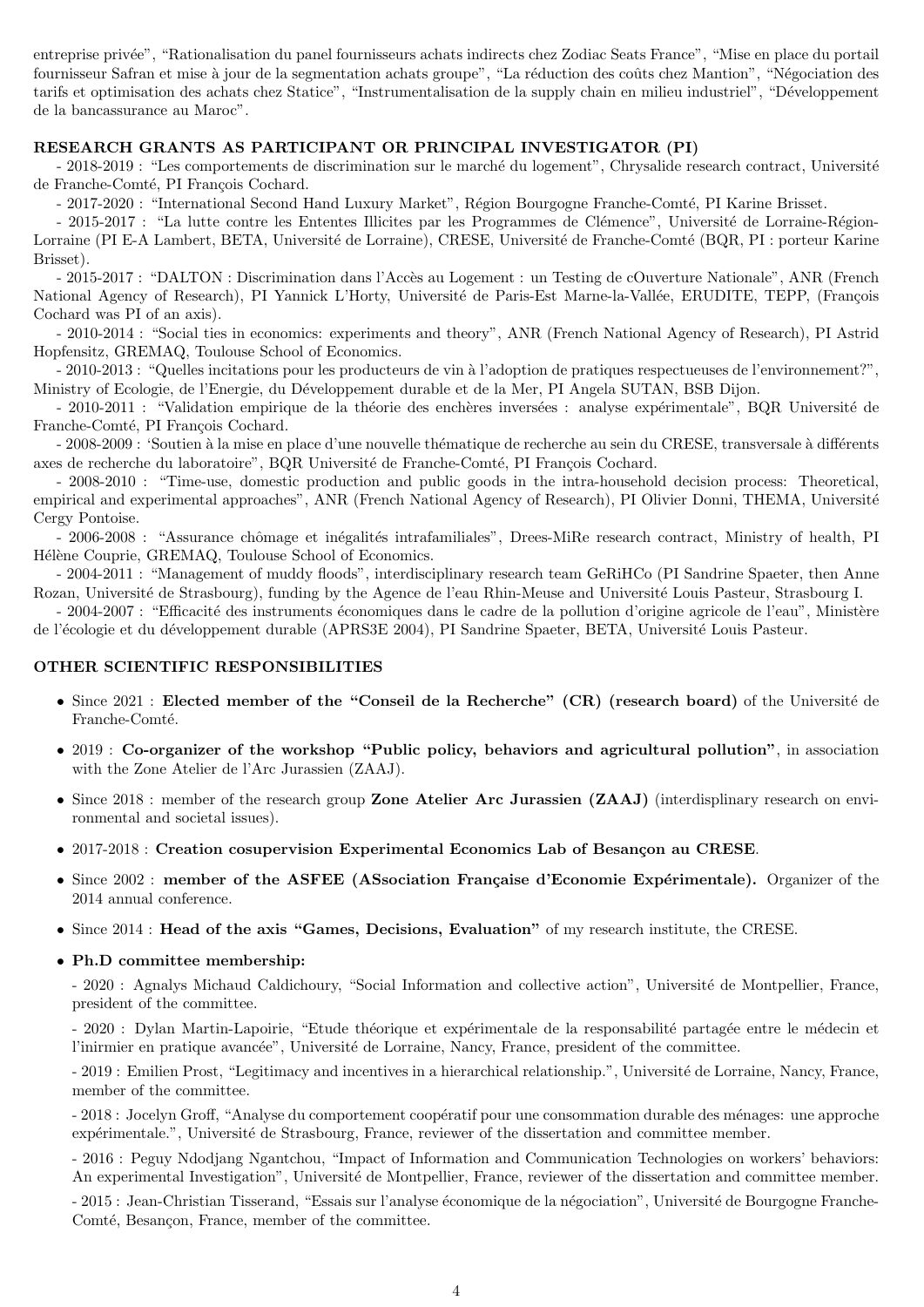- Expertise:
	- 2018 : Referee for an IDEX project.
	- 2014 to today : member of the scientific board of the ASFEE annual conference (selection of presented papers).
- Refereeing: 1) L'actualité Economique, 2) Bulletin of Economic Research, 3) Environment and Development Economics, 4) Experimental Economics, 5) Journal of Behavioral and Experimental Economics, 6) Journal of Economic Behavior and Organization, 7) Journal of Environmental Economics and Management, 8) Journal of Public Economics, 9) Review of Agricultural and Environmental Studies, 10) Theory and Decision.

## ADMINISTRATIVE AND PEDAGOGICAL RESPONSABILITIES

### COLLECTIVE RESPONSIBILITIES

- Since 2021 : Vice-President of the students Disciplinary Board and member of the personnel, Université de Franche-Comté.
- Since 2018: Co-Head of the Master Program E-achats et marchés, Université de Franche-Comté.
- Since 2018: Co-Head of the Master Program BDEEM—Behavioral and Digital Economics for Effective Management, Université de Franche-Comté.
- Since 2018: Member of the executive board of the Collegium SJEG of the Université de Franche-Comté (Economics, Law, Politics and Management).
- Since 2018: Elected member of the executive council of the Faculty Economics, Law, Politics and Management (SJEPG) of the Université de Franche-Comté.
- Since 2014: Head of the Economics departement of the Faculty Economics, Law, Politics and Management, Université de Franche-Comté, 2014-...
- 2014...2018: Head of the Licence (undergraduate program) in economics and management of the Faculty  $(3 \text{ years})$ , Université de Franche-Comté, 2014-...
- 2011-2014: Co-Head of the Master program for training secondary school teachers in economics and management, "Métiers de l'enseignement".
- $2009-2011$ : Co-Head of the Licence in economics and management, Université de Franche-Comté.
- 2012-2016: Elected representative at "Conseil de la Formation et de la Vie Universitaire" (Pedagogical advisory board) of the Université de Franche-Comté.

### PEDAGOGICAL PROJECTS

- 2018 : Co-founder of the international Master degree "Behavioral and digital economics for effective management" (BDEEM), université de Bourgogne Franche-Comté (UBFC).
- 2016... 2018: Participation in a working group involving secondary school teachers and university professors, whose objective is to reflect on the teaching of economics and the transition between high school and university (in association with the French "Institut national supérieur du professorat et de l'éducation").

# TEACHING

- Basics in microeconomics
	- Introductory course: Undergraduate, 1st year, Licence of Economics and management (2017 to present), Université de Franche-Comté.
	- The theory of the producer: Undergraduate, 2nd year, Licence of Economics and management (from 2012 to 2017), Université de Franche-Comté.
	- Microeconomics: Master program for training secondary school teachers in economics and management, "Métiers" de l'enseignement" (from 2017 to present), Université de Franche-Comté.
	- The theory of the consumer and of the producer: Undergraduate, 1st year, Licence of Economics and management (from 2007 to 2011), Université de Franche-Comté.
	- The theory of the consumer: Undergraduate, 1st year, Licence of Economics and management (from 2004 to 2007), Toulouse School of Economics.